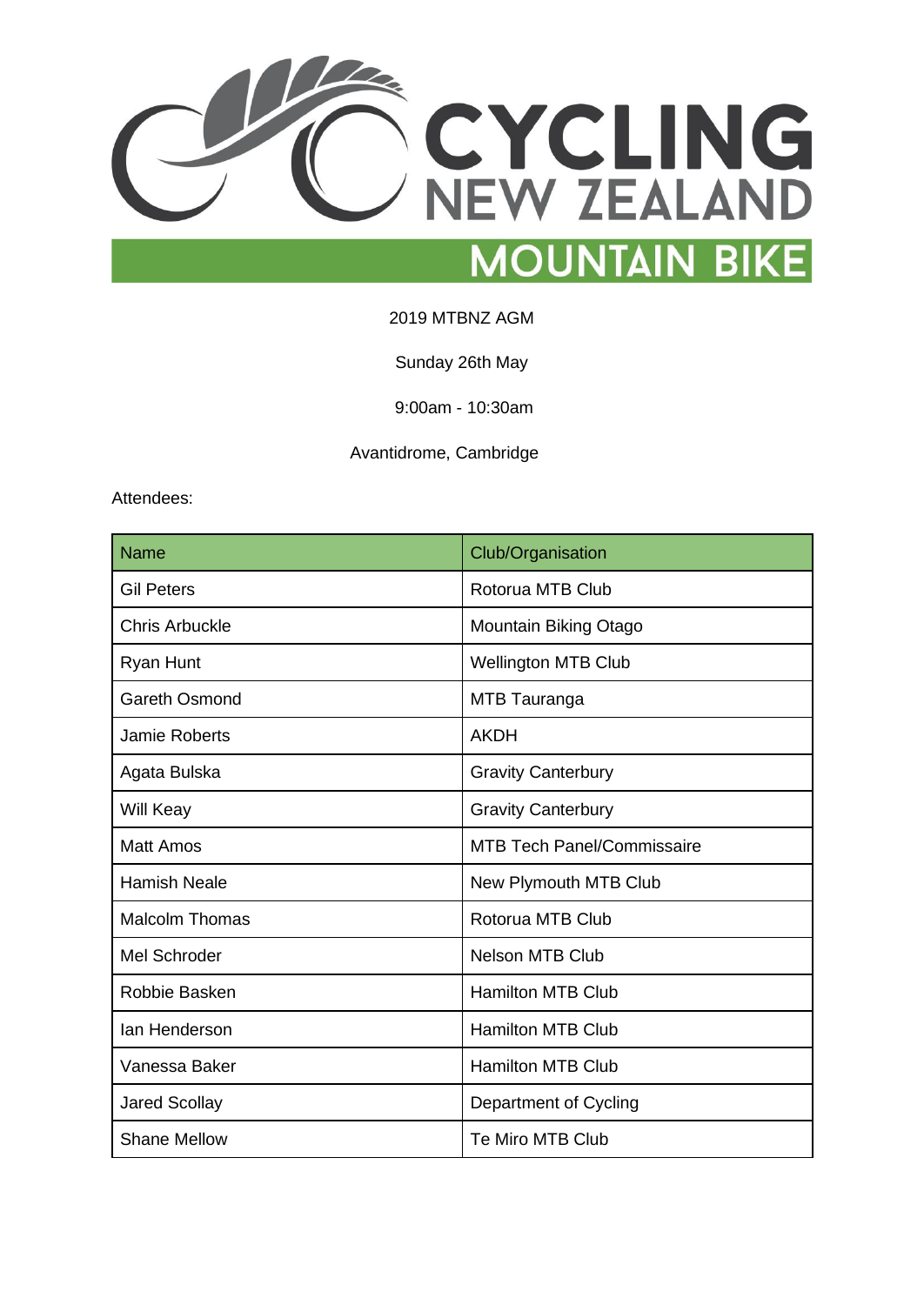| lan Hema     | Tokoroa MTB Club |
|--------------|------------------|
| Dion Earnest | <b>BMXNZ</b>     |

# **Proxies:**

Bike Wanaka (Gil Peters) Auckland MTB Club (Jared Scollay) Taupo MTB Club (Gareth Osmond) Kerikeri MTB Club (Jamie Roberts) Descend Rotorua (Jamie Roberts) NZDH (Jamie Roberts) West Coast Riders Club (Jamie Roberts) Christchurch Singletrack Club (Ryan Hunt) PNP MTB Club (Hamish Neale) Hawkes Bay MTB Club (Hamish Neale) Manawatu MTB Club (Hamish Neale)

# **Apologies**

Tom Bamford, (Manawatu MTB Club) Dave Hamilton, (Descend Rotorua, NZDH) Murray Anderson, (Christchurch Singletrack Club) Vaughan (West Coast Riders Club)

**Minutes from 2018** - One query around confirming that insurance covered club activities i.e. trail building. Chris Arbuckle clarified that it does but it needs to be a club event i.e dig day.

# **Moved by Malcolm Thomas, Seconded Chris Arbuckle**

**No correspondence** was received prior to the meeting.

- At this point, Jared Scollay asked if the matters arising at last years meeting had been dealt with.
	- Malcolm Thomas noted that the point regarding the MTB Hub still stands and that he had also raised this in his capacity as a Cycling New Zealand Board Member.
	- These matters have been actioned, through the document to show MTBNZ's place/role within the wider landscape is tied up with the upcoming MOU with Cycling New Zealand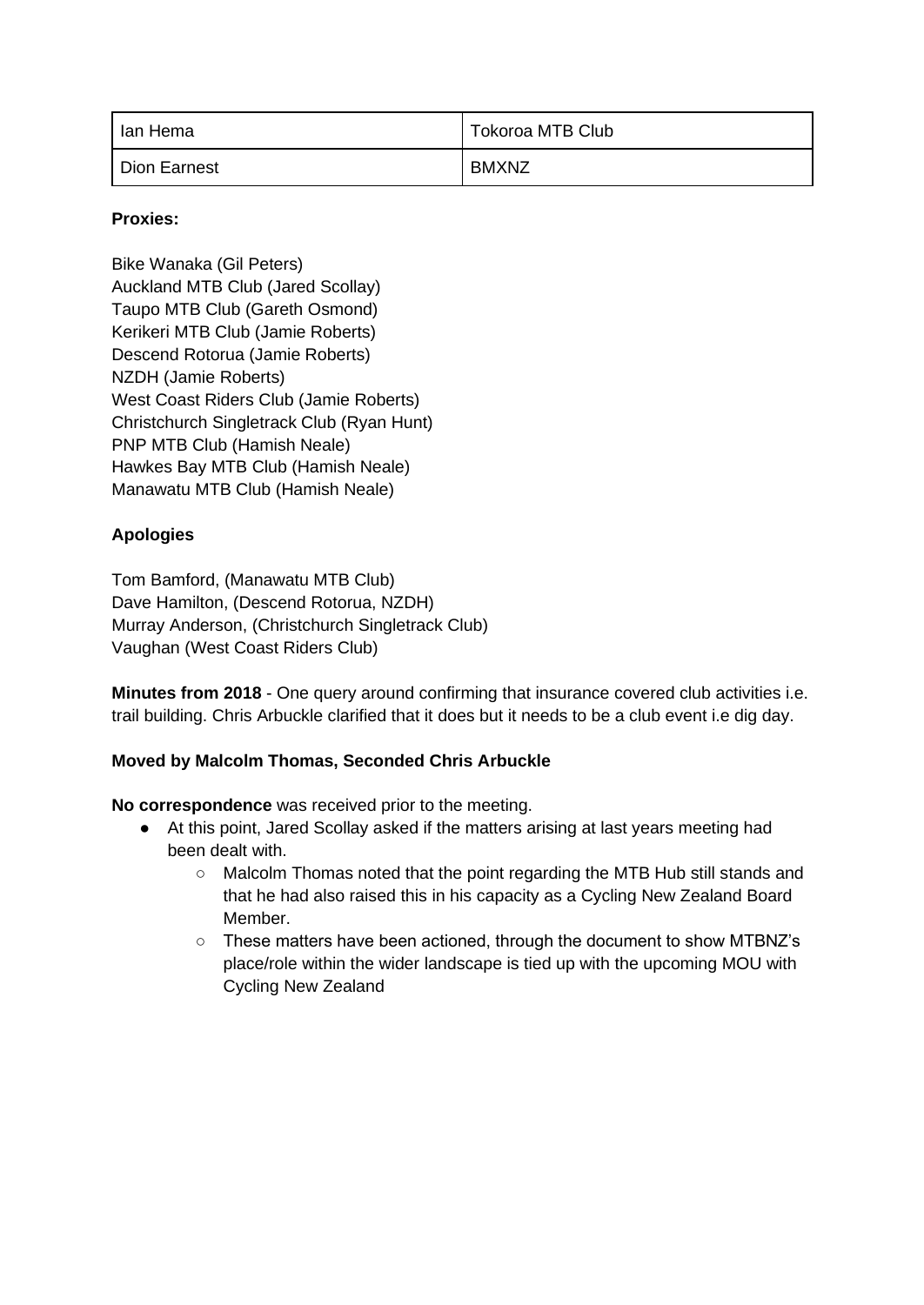# **Presidents Report.**

Gil Peters presented his report with emphasis on key items including:

- Small efficient MTBNZ Exec Group
- Pleasing progress in our National Events Space
- Continued Growth in Membership
- Importance of engagement, value & service to our clubs. Annual MTB summits contribute.
- Commanding performances by a number of our top riders on the World stage, great motivation for emerging talent.
- Reflection on the impact the Heron review has had on the relationship between Cycling New Zealand and its Member Organisations, with a hope that as stability is restored to Cycling NZ that we can again keep progressing.

# **Moved By Will Keay, Seconded Jamie Roberts**

## **Financial**

Chris Arbuckle presented his report with emphasis on key areas including.

- Growth again in membership base (now at 51 Clubs) but this will likely steady off now
	- Affiliation still majority source of income, need to look at alternatives i.e. Sponsorship of Series and perhaps merchandise.
- Accounting now all run through XERO
- Importance of strategising with our clubs where we spend our money going forward.
	- Maintaining approx a \$20k Buffer each annum.
- Affiliation process still holds some challenges, and drags on where we would like to see it wrapped 31st Dec of the preceding year
	- MTBNZ don't require the depth of data that Cycling NZ requests from our clubs, we are still waiting to see this displayed/used in a meaningful way
	- Will look to tidy up our contact base in 2019
- Re-look at GST Registration

# **Matters Arising from the financial report**

- Discussion around the costs of the Oceania Champs
	- Current Model put significant risk on host clubs around costs particularly through drug testing
		- Dion Earnest confirmed BMX have had a similar experience
	- MTBNZ provided significant financial support for the 2018 event to assist the club, but given our much wider affiliation base we now need to discuss with them what level of support is appropriate - given the potential outlay vs our total revenue.
	- Malcolm Thomas pointed out that ideally Oceania Cycling Confederation would financially back these events (as they are the owner).

### **Moved by Ryan Hunt, seconded by Agata Bulsaka**

### **No Motions or Remits** presented.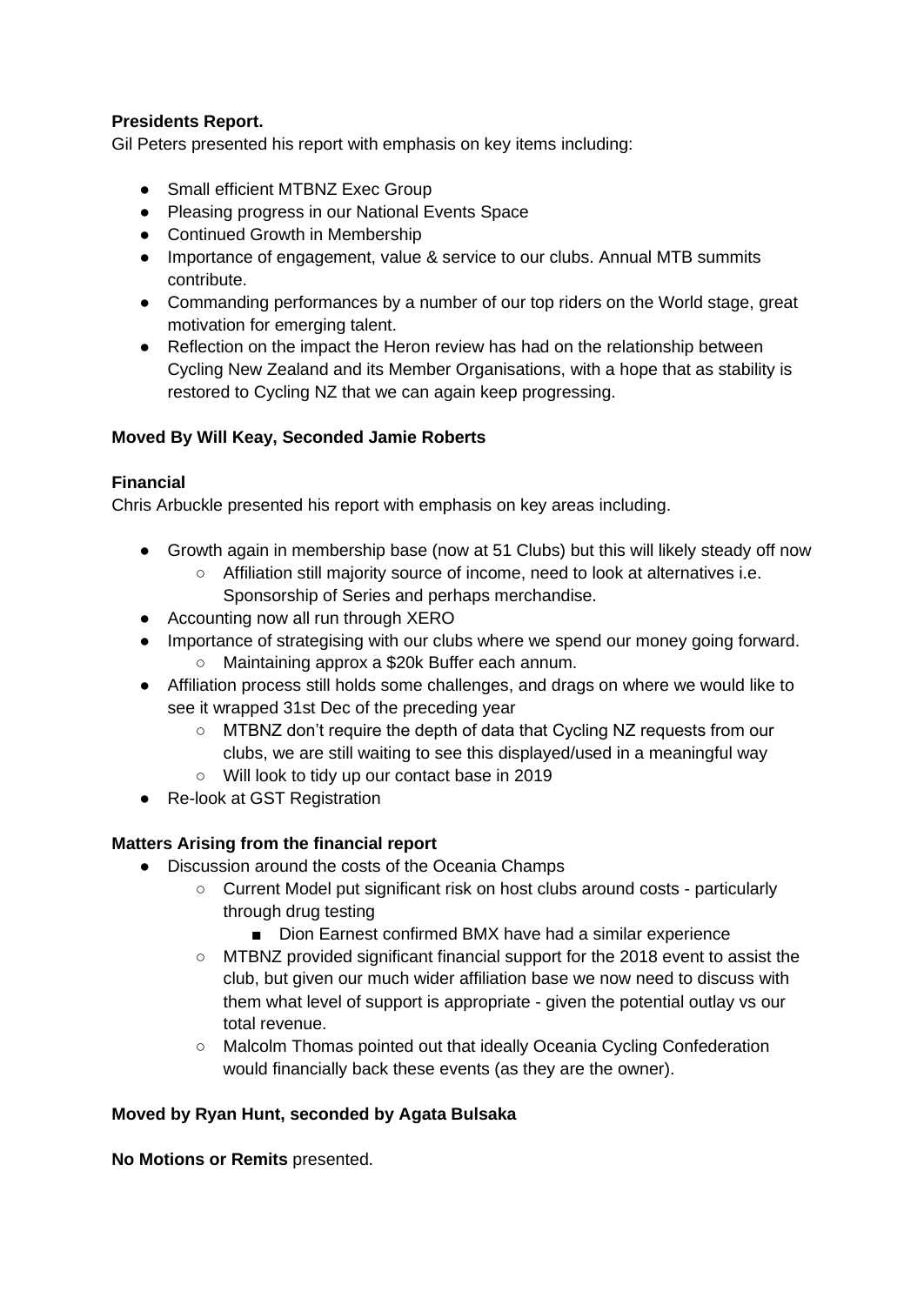## **Election of Officers**

Chris Arbuckle was nominated for the role of President by Mountain Biking Otago - Seconded by Malcolm Thomas

Treasurer: Vacant as of this meeting

Secretary: Agata nominated Ryan Hunt to remain as secretary. Seconded by Will Keay

General Executive: The current General Executive Members, Gareth Osmond, Jamie Roberts & Agata Bulska confirmed they were willing to stand again. Malcolm Thomas moved a block nomination for them, Seconded by Will Keay

### **General Business**

- A vote of thanks was proposed for Gil Peters (as outgoing president) to recognise the considerable and sustained efforts he put in over the last 5 years as president and on the executive prior to that to rebuild MTBNZ from the ground up.
- The South Island Summit- Chris explained the main focus will be to consult clubs around our strategy moving forward.
	- Given the turnout of the NI summit, MTBNZ will need to canvas membership for interest in an NI Strategy meeting
- The Memorandum of Understanding between Cycling New Zealand and Mountain Bike New Zealand is crucial and needs to be developed and implemented in this coming year. Chris also noted that we have an initial draft of this document from Cycling New Zealand which we are working to provide feedback on.
- Cross Country Marathon (XCM): Those present were asked if they supported MTBNZ in seeking a National Championship for this being reintroduced.
	- Ryan explained that selection requirements (which were updated in 2019) now require UCI points to be eligible - which there are currently no opportunities for in NZ.
	- General feeling that this would be supported.
	- $\circ$  Ryan also explained that this may well be run in conjunction with an existing event given the requirements and logisitcs
	- MTBNZ will feed back to Cycling NZ on this.
- Enduro Racing was also raised.
	- MTBNZ's current thinking is to work with Cycling NZ on a sanctioned National Championship event
	- Again this could be integrated with an existing event of sufficient level i.e EWS Continental or EWS Qualifier given the cost and logisitics of organsing a top level Enduro event.
	- Down the track maybe a National Series but do not want to overcommit limited volunteer resource at this point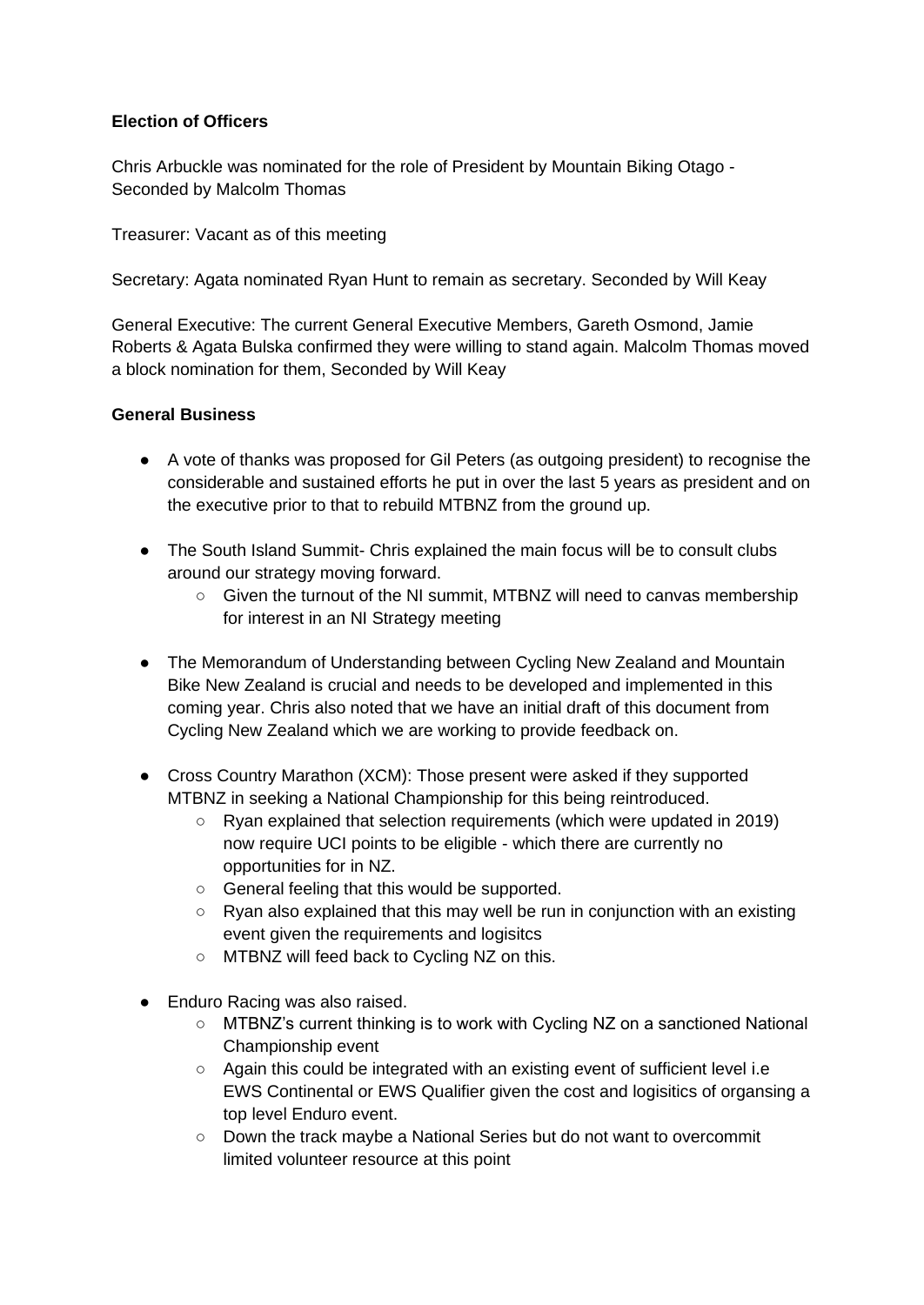- MTBNZ would also be able to work with clubs/orgs hosting EWS Continental events that wish to have them UCI registered - (Cat 3)
- Ebikes and their current place in MTB was raised
	- Mel, Nelson MTB President noted that they are widespread now, a view echoed by Jared Scollay in Auckland
	- Regarding Events, It was noted there is a growing presence and demand for catering to them.
	- MTBNZ noted we have E-Bikes on our radar and are looking at how they can be integrated with our events and also with Cycling NZ at the National Champs Level.
	- Main takeaway point is that clubs should start to consider their approach so as to be on the front foot in this rapidly expanding segment.
- Pumptrack was raised by Dion Earnest (BMX NZ Board)
	- UCI has placed it under MTB but Dion noted there is a lot of crossover
	- He felt this would definitely be an area BMXNZ could work together with MTBNZ
		- Given the accessibility there is massive potential flow through especially from younger riders.